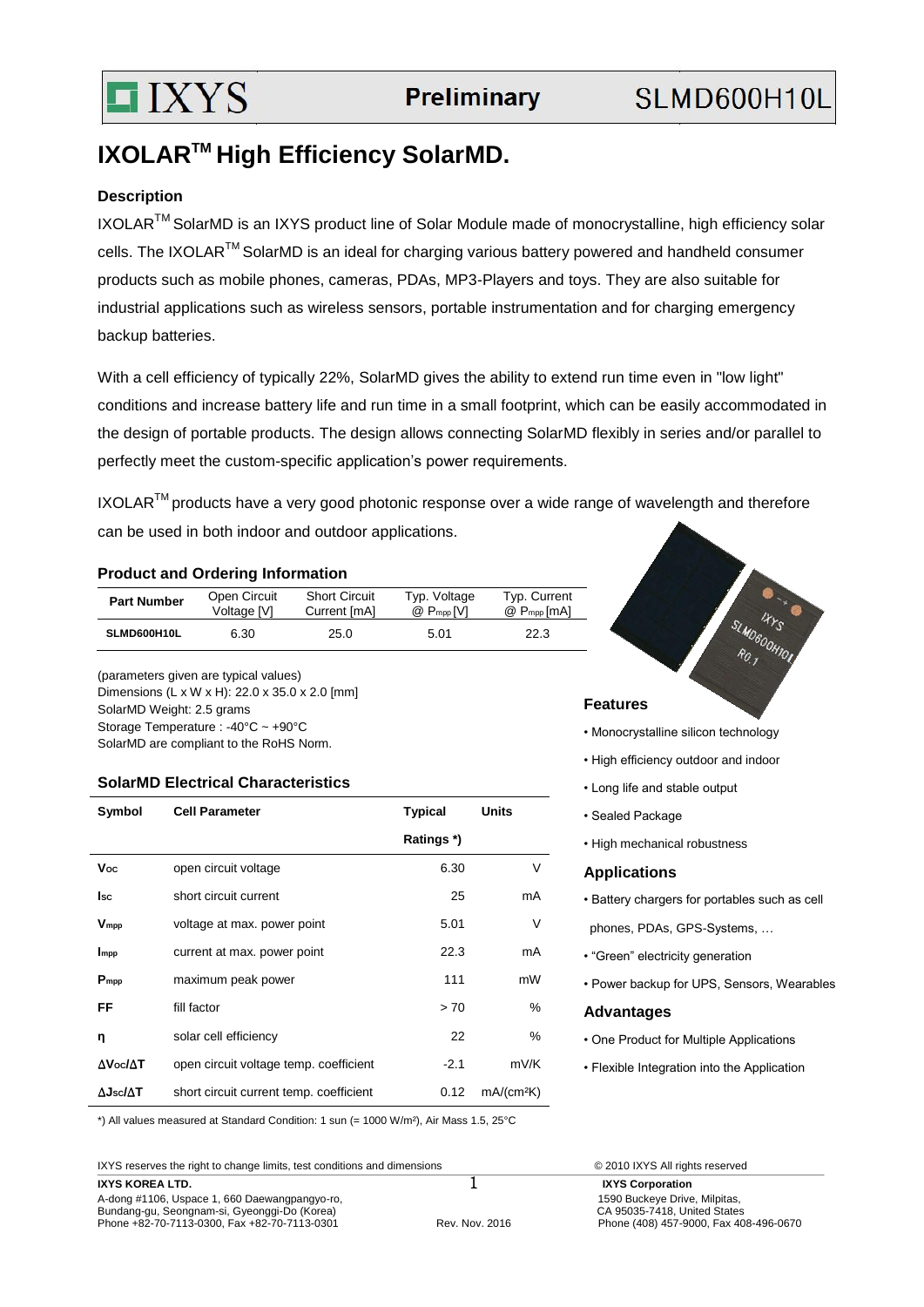

# **SLMD600H10L**

## **Typical SolarMD Performance Data**



Short Circuit Current Density vs. Temperature



**Open-Circuit Voltage vs. Irradiance <b>External Quantum Efficiency** 



IXYS reserves the right to change limits, test conditions and dimensions © 2010 IXYS All rights reserved

**IXYS KOREA LTD.**<br> **IXYS Corporation**<br>
A-dong #1106, Uspace 1, 660 Daewangpangyo-ro,<br> **1590 Buckeye Drive, Milpitas,** A-dong #1106, Uspace 1, 660 Daewangpangyo-ro, 1590 Buckeye Drive, Milpitas, 1590 Buckeye Drive, Milpitas, 1590 Buckeye Drive, Milpitas, 1590 Buckeye Drive, Milpitas, 1590 Buckeye Drive, Milpitas, 1590 Buckeye Drive, Milpit Phone +82-70-7113-0300, Fax +82-70-7113-0301

Open Circuit Voltage vs. Temperature





Bundang-gu, Seongnam-si, Gyeonggi-Do (Korea)<br>
Phone +82-70-7113-0300, Fax +82-70-7113-0301 CA 95035-7418, United States<br>
Phone (408) 457-9000, Fax 408-496-0670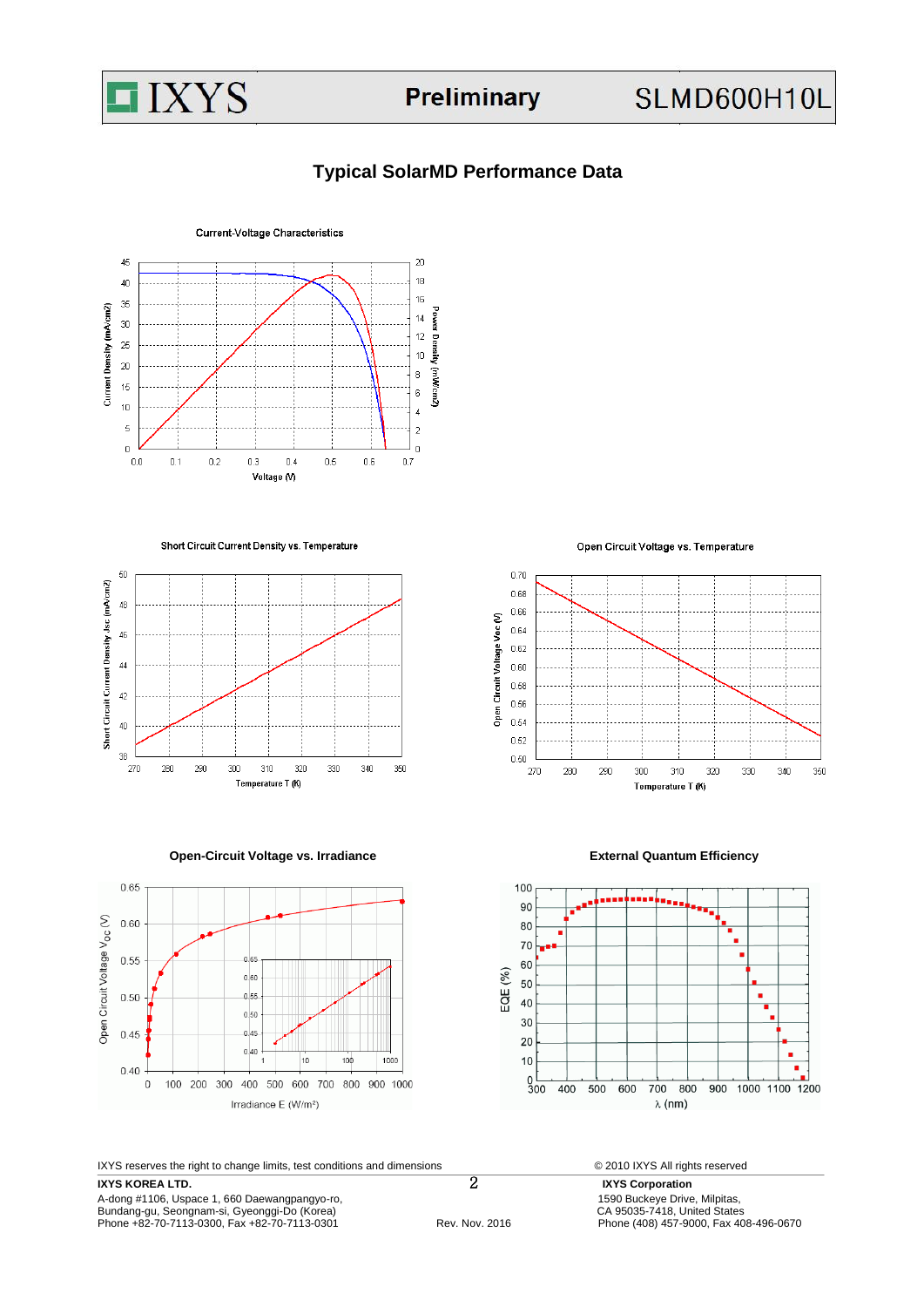

#### Package front-side and back-side view. (dimensions in millimeters)





**Front-side View details Community Community Back-side View details** 



**Front-side View Communication Communication Communication Communication Communication Communication Communication Communication Communication Communication Communication Communication Communication Communication Communica** 



#### **Moisture Sensitivity, Soldering and Washing Information**

IXYS has characterized the moisture reflow sensitivity of the film laminated SolarMD. Moisture uptake from atmospheric humidity occurs by diffusion. During the soldering process to the electrode, the combination of moisture uptake and high temperature soldering may lead to moisture induced delamination and cracking of the component. To prevent this, this component must be handled with care in soldering. The film laminated SolarMD is not recommended for high temperature surface mount soldering reflow. SolarMD is encapsulated by the lamination with EVA and polymer film and thus excessively high temperatures soldering reflow is prohibited. SolarMD is recommended to solder terminals by using oven curable solder paste, for instance, LORD PC10678HV silver conductor or paste designed for screen print application and curable in convection oven at the profile of 100°C for 30 minutes. Manual soldering is also recommended with under 260°C for 2 sec. IXYS does not recommend the use of chlorinated solvents for washing.

IXYS reserves the right to change limits, test conditions and dimensions © 2010 IXYS All rights reserved

**IXYS KOREA LTD. 3** IXYS Corporation A-dong #1106, Uspace 1, 660 Daewangpangyo-ro, 1590 Buckeye Drive, Milpitas, 1590 Buckeye Drive, Milpitas, 1590 Buckeye Drive, Milpitas, 1590 Buckeye Drive, Milpitas, 1590 Buckeye Drive, Milpitas, 1590 Buckeye Drive, Milpit Bundang-gu, Seongnam-si, Gyeonggi-Do (Korea)<br>
26 Bundang-gu, Seongnam-si, Gyeonggi-Do (Korea)<br>
27 Rev. Nov. 2016 CA 95035-7418, United States<br>
27 Phone (408) 457-9000, Fax 408-496-0670 Phone +82-70-7113-0300, Fax +82-70-7113-0301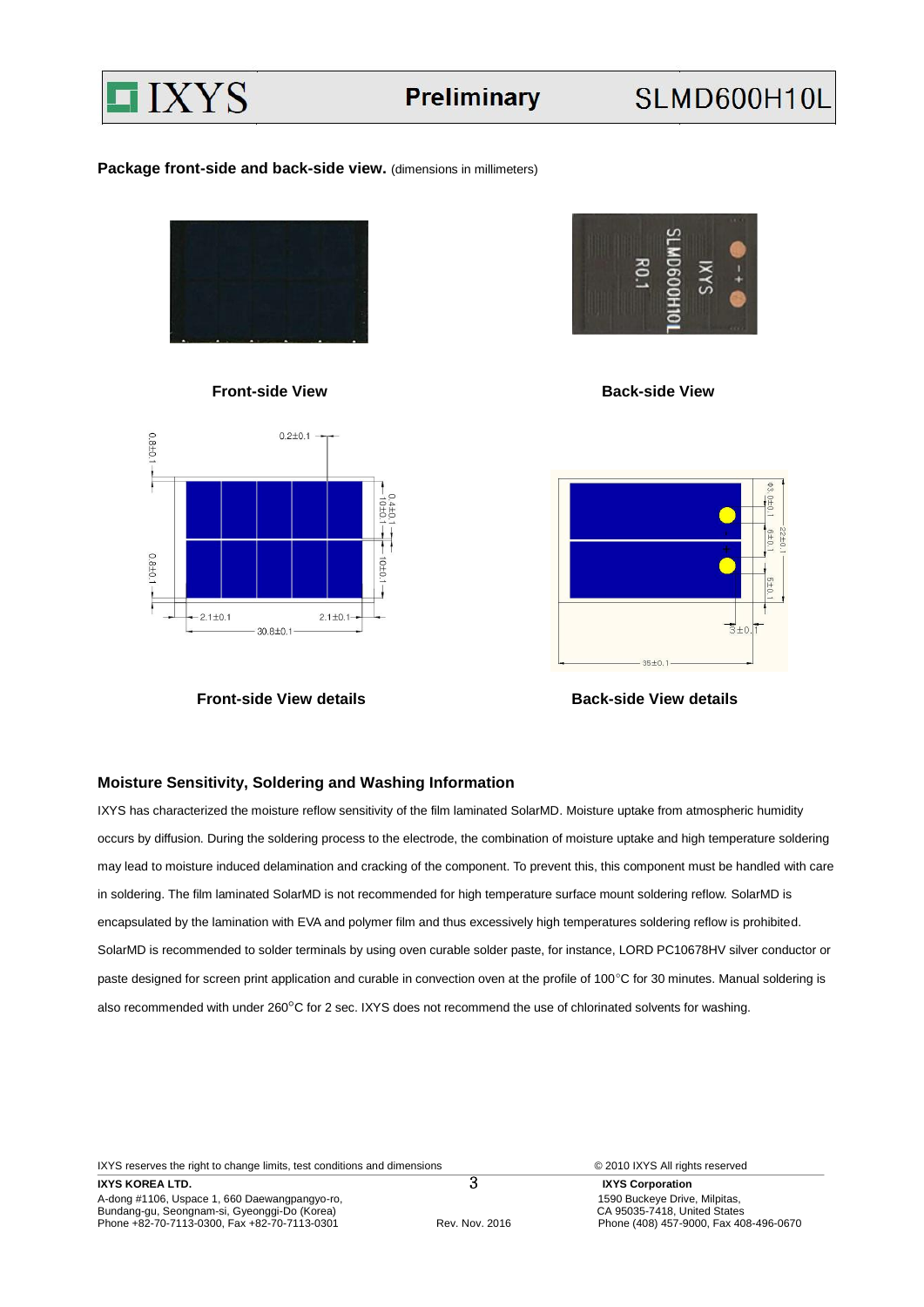

# **Background**

Some basic information needs to be covered to better understand what to expect in terms of the SolarMD's performance with regards to solar cell type, lighting conditions in terms of power density, and general industry standards as they relate to battery charging.

# **Solar Cell Types**

Keep in mind these cost and performance tradeoffs when comparing various solar cell materials:

Polycrystalline cells are commonly found in outdoor applications and have a spectral sensitivity range of 500nm to 1100nm. They're in the medium price range and typically offer a 13% power conversion efficiency.

Monocrystalline cells, such as the IXYS SolarMD, have a spectral sensitivity range from 300 nm (near-ultraviolet) to 1100 nm (near-infrared), which includes visible light (400 to 700 nm). Due to this wide spectral range, they can be used in both indoor and outdoor applications. Monocrystalline or single-crystalline material is the most expensive but it does not contain impurities, and as such the power conversion efficiency does not degrade over operating time. The power conversion efficiency of commercially available monocrystalline cells ranges from 15 to 22%. The surface of these cells is a homogenous dark blue or dark grey.

Finally, amorphous cells, which work in the spectral range of 300nm to 600nm, are used predominantly indoors in products such as solar powered calculators since they are not sensitive to the upper light spectrum and cannot take advantage of natural sunlight. They offer about 5% power conversion efficiency and are mostly used with ultra low power devices like clocks and electronic calculators. Amorphous cells, like polycrystalline cells, suffer from efficiency degradation.

IXYS reserves the right to change limits, test conditions and dimensions © 2010 IXYS All rights reserved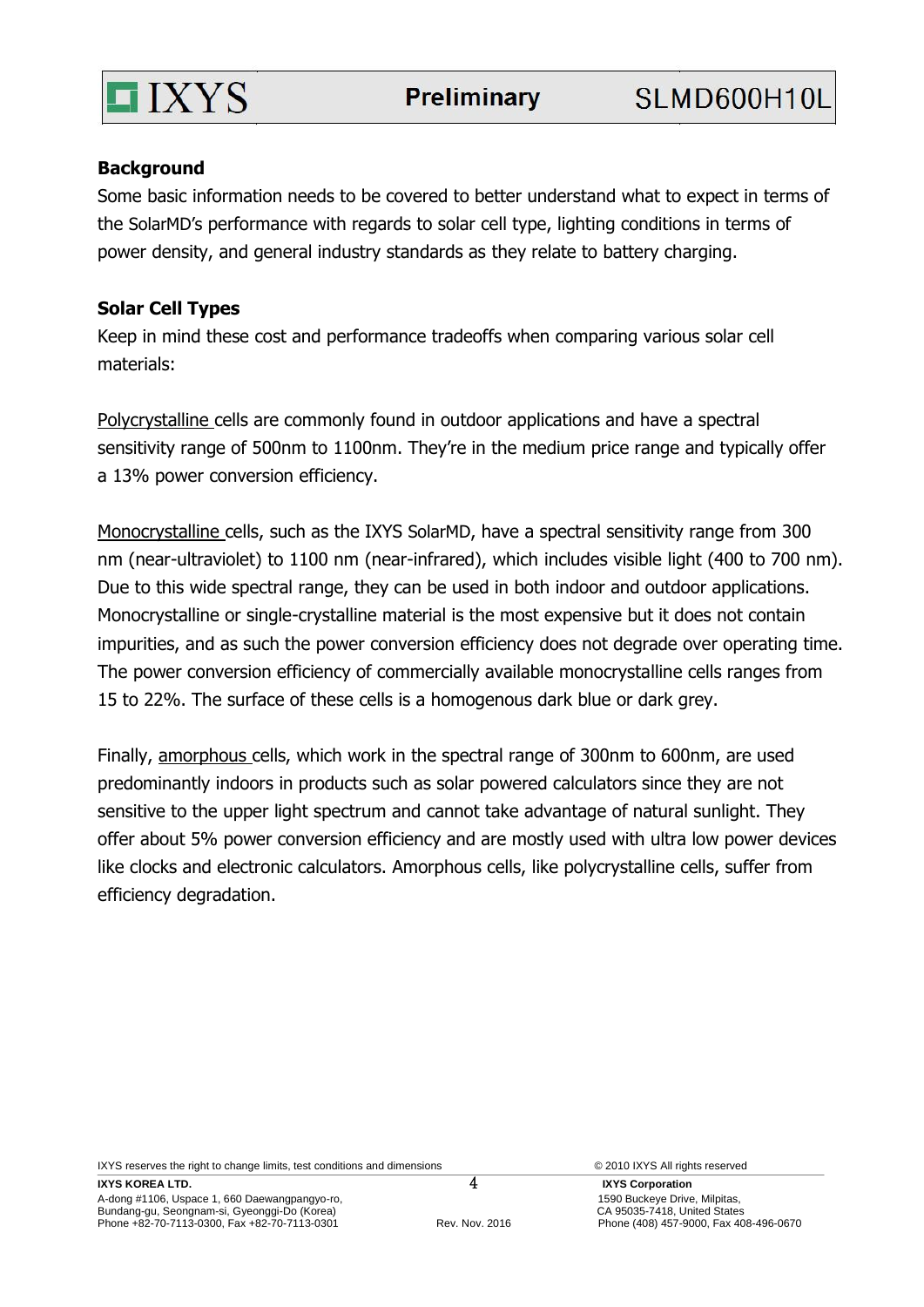

# **SolarMD Description**

SolarMD is made of monocrystalline, high-efficiency solar cells in a surface mountable package. They're robust and can be used in harsh environments. Solar cells used in SolarMD have a very high (22%) power conversion efficiency, which means that 22% of the light energy is converted into electrical energy. They're extremely useful in applications requiring solar power generation in a limited space.

Monocrystalline cells can be used in indoor and outdoor applications because they have a wide spectral sensitivity, 300 to 1100 nm. However, the output power of a solar cell is proportional (over a wide range) to the incoming light energy, and irradiance is generally much higher outdoors. The values in the data sheet are measured at "standard condition" of 1 sun, which is equal to 1000W per square meter sunlight irradiance at a defined light spectrum (air mass of 1.5) and 25°C cell temperature.



**Relative Light Power Densities** 

IXYS reserves the right to change limits, test conditions and dimensions © 2010 IXYS All rights reserved

**IXYS KOREA LTD. IXYS Corporation** A-dong #1106, Uspace 1, 660 Daewangpangyo-ro, 1590 Buckeye Drive, Milpitas, 1590 Buckeye Drive, Milpitas, 1590 Buckeye Drive, Milpitas, 1590 Buckeye Drive, Milpitas, 1590 Buckeye Drive, Milpitas, 1590 Buckeye Drive, Milpit Bundang-gu, Seongnam-si, Gyeonggi-Do (Korea)<br>
Phone +82-70-7113-0300, Fax +82-70-7113-0301 CA 95035-7418, United States<br>
Phone (408) 457-9000, Fax 408-496-0670 Phone +82-70-7113-0300, Fax +82-70-7113-0301